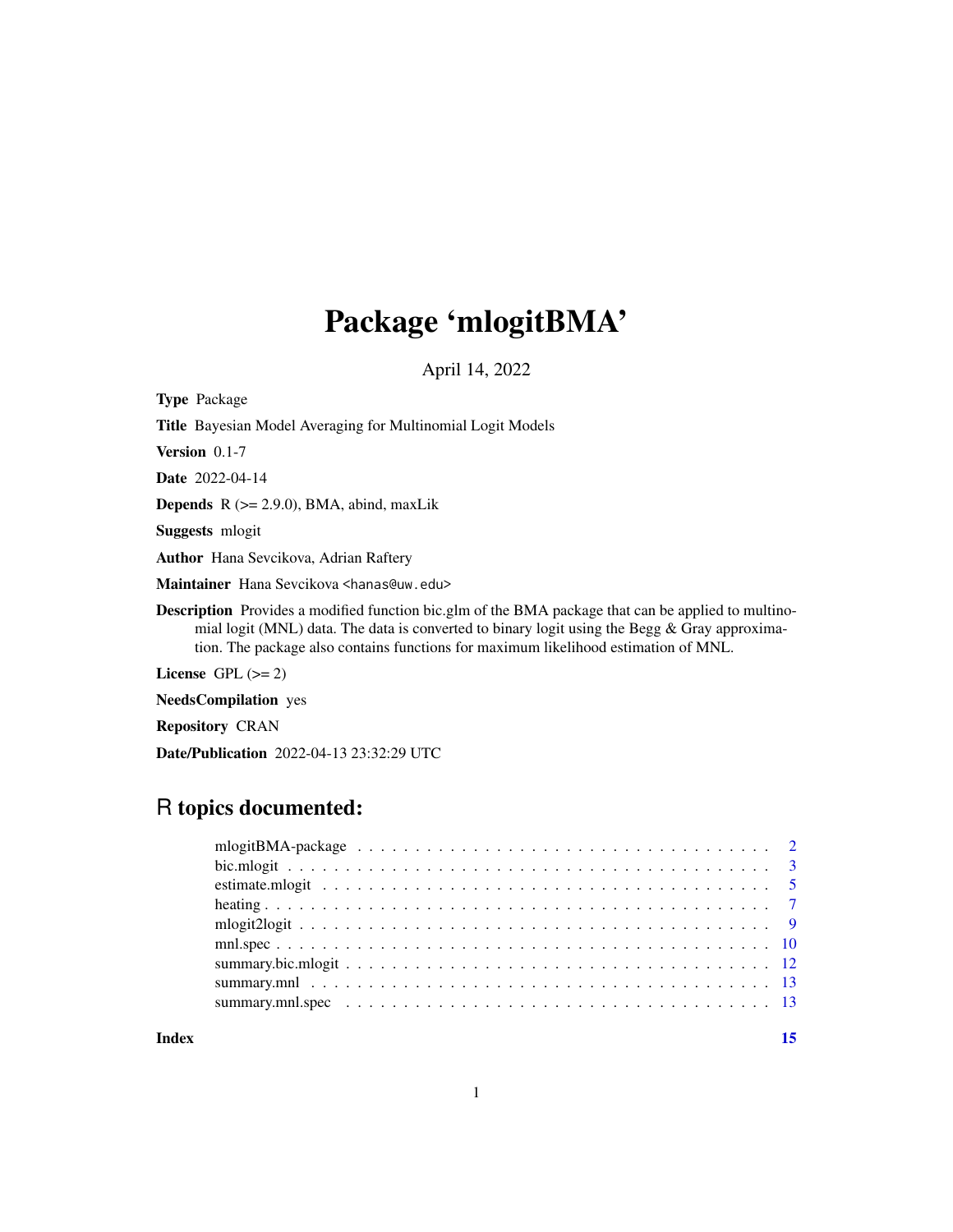<span id="page-1-0"></span>

#### **Description**

Provides a modified function [bic.glm](#page-0-0) of the BMA package that can be applied to multinomial logit (MNL) data. The data is converted to binary logit using the Begg & Gray approximation. The package also contains functions for maximum likelihood estimation of MNL models.

#### Details

The main function of the package is [bic.mlogit](#page-2-1) which runs the Bayesian Model Averaging on multinomial logit data. Results can be explored using [summary.bic.mlogit](#page-11-1), [imageplot.mlogit](#page-11-2), or [plot.bic.mlogit](#page-11-2) functions.

An MNL estimation of a single model can be done using [estimate.mlogit](#page-4-1). Use [summary.mnl](#page-12-1) to view its results.

#### Author(s)

Hana Sevcikova, Adrian Raftery

Maintainer: Hana Sevcikova <hanas@uw.edu>

#### References

Begg, C.B., Gray, R. (1984) Calculation of polychotomous logistic regression parameters using individualized regressions. Biometrika 71, 11–18.

Raftery, A.E. (1995) Bayesian model selection in social research (with Discussion). Sociological Methodology 1995 (Peter V. Marsden, ed.), 111–196, Cambridge, Mass.: Blackwells.

Train, K.E. (2003) Discrete Choice Methods with Simulation. Cambridge University Press.

Yeung, K.Y., Bumgarner, R.E., Raftery, A.E. (2005) Bayesian model averaging: development of an improved multi-class, gene selection and classification tool for microarray data. Bioinformatics 21 (10), 2394–2402.

#### See Also

[bic.glm](#page-0-0)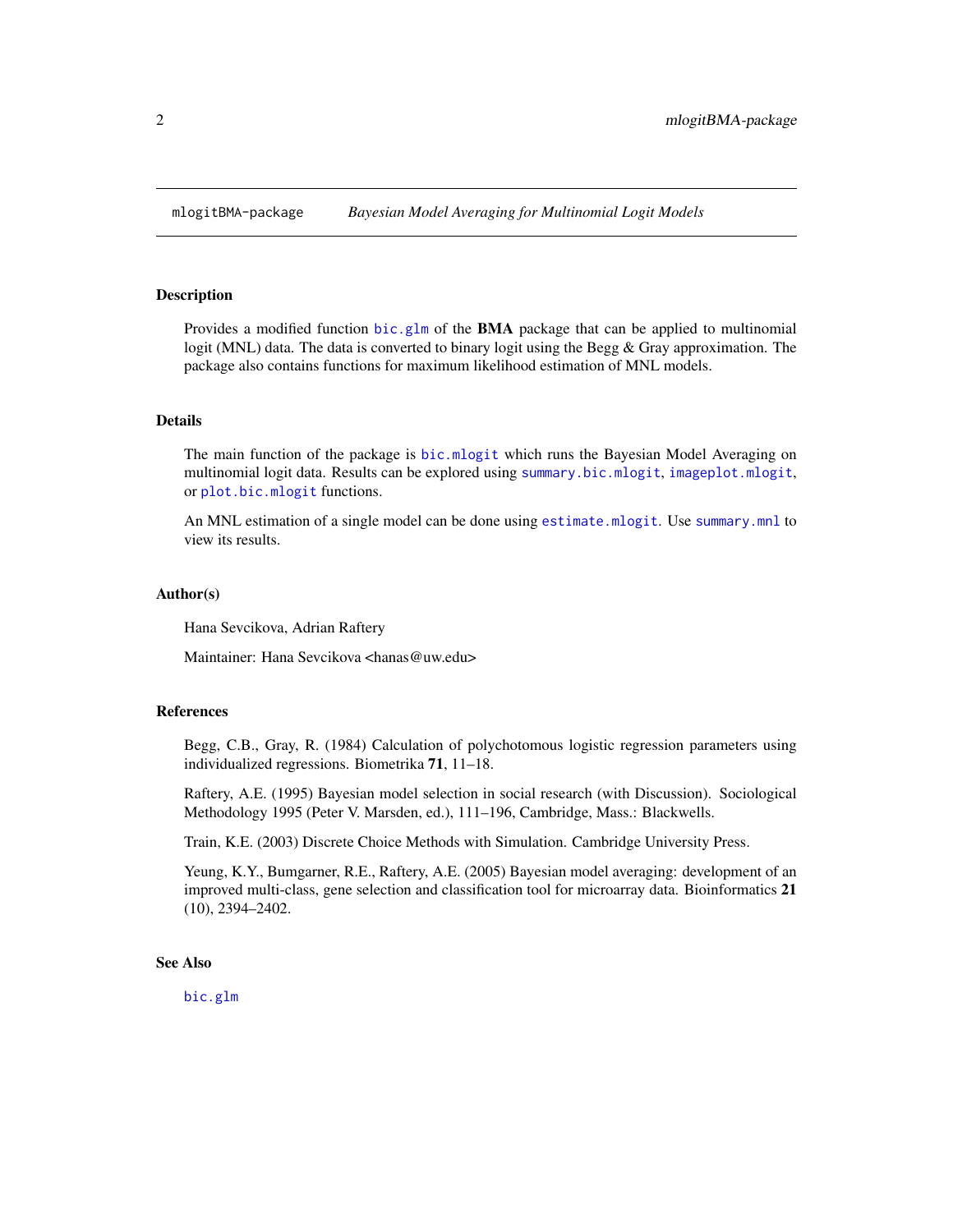<span id="page-2-1"></span><span id="page-2-0"></span>

#### Description

Using the methodology of Bayesian Model Averaging in the BMA package, the variable selection problem is applied to multinomial logit models in which coefficients can be estimated relative to a base alternative.

#### Usage

```
bic.mlogit(f, data, choices = NULL, base.choice = 1,
           varying = NULL, sep = ".", approx=TRUE,
           include.intercepts = TRUE, verbose = FALSE, ...)
```
#### Arguments

| $\mathsf{f}$       | Formula as described in Details of mnl. spec.                                                                                                                                                                                                                                                                       |  |
|--------------------|---------------------------------------------------------------------------------------------------------------------------------------------------------------------------------------------------------------------------------------------------------------------------------------------------------------------|--|
| data               | Data frame containing the variables of the model. There should be one record<br>for each individual. Alternative-specific variables occupy single column per<br>alternative.                                                                                                                                        |  |
| choices            | Vector of names of alternatives. If it is not given, it is determined from the<br>response column of the data frame. Values of this vector should match or be<br>a subset of those in the response column. If it is a subset, data is reduced to<br>contain only observations whose choice is contained in choices. |  |
| base.choice        | Index of the base alternative within the vector choices.                                                                                                                                                                                                                                                            |  |
| varying            | Indices of variables within data that are alternative-specific.                                                                                                                                                                                                                                                     |  |
| sep                | Separator of variable name and alternative name in the 'varying' variables.                                                                                                                                                                                                                                         |  |
| approx             | Logical. If TRUE, the function uses approximate likelihoods as they come out<br>of the Begg & Gray approximation. If FALSE, the MNL maximum likelihood<br>estimation is used in the last step of the model selection procedure. Note that<br>this can significantly increase the run-time, see Details below.       |  |
| include.intercepts |                                                                                                                                                                                                                                                                                                                     |  |
|                    | Logical controlling if alternative specific constants should always be included in<br>the selected models. It only has an effect if the formula f contains the intercept,<br>i.e. it does not contain '-1'. See Details below.                                                                                      |  |
| verbose            | Logical switching log messages on and off.                                                                                                                                                                                                                                                                          |  |
|                    | Additional arguments passed to the bic.glm function of the BMA package.                                                                                                                                                                                                                                             |  |
|                    |                                                                                                                                                                                                                                                                                                                     |  |

#### Details

The function converts the given multinomial data into a combination of binary logistic data, as proposed in Yeung et al. (2005). It requires that the model can be specified as a set of equations of which one is considered as the base equation. If variables are included that vary over alternatives,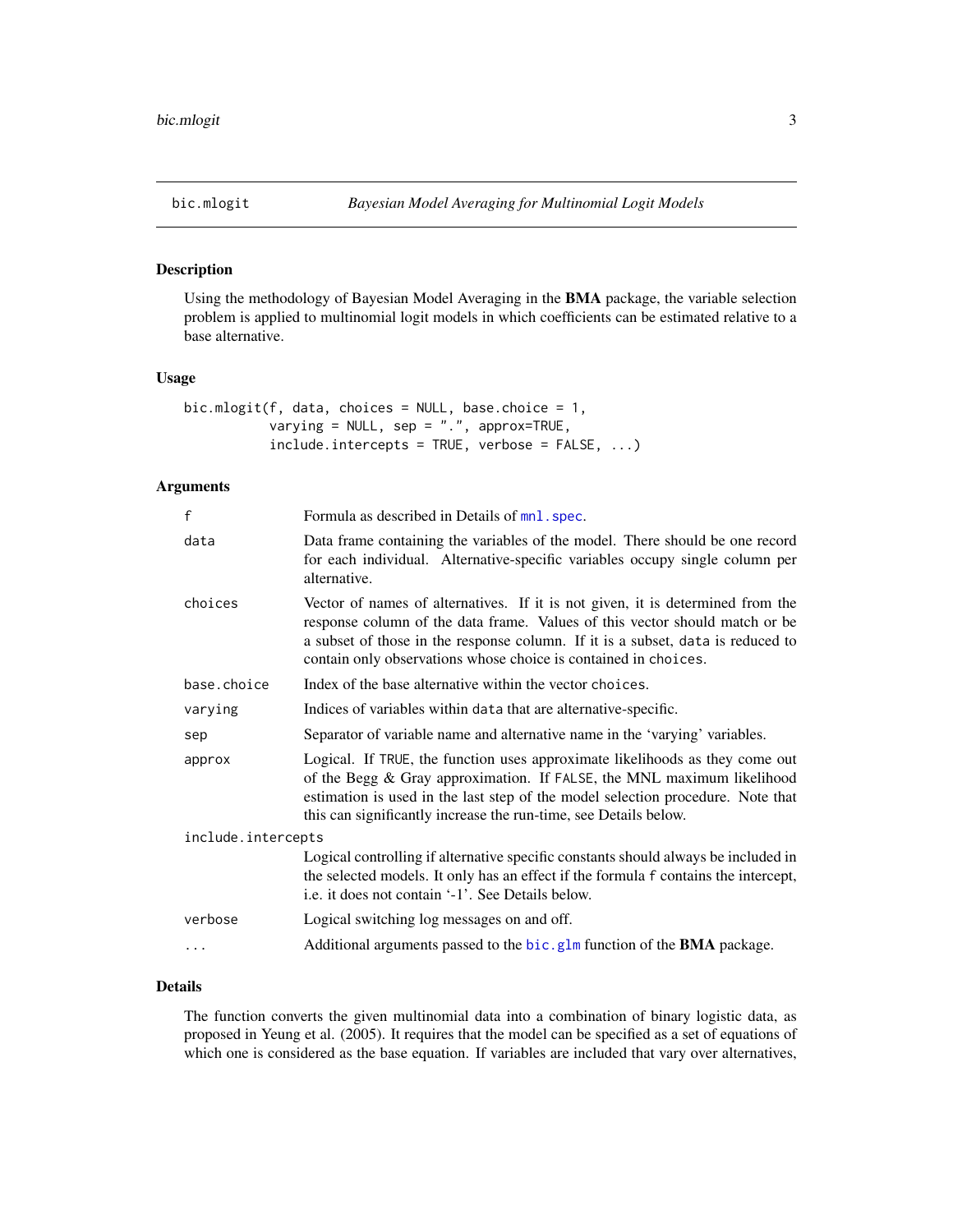<span id="page-3-0"></span>they are normalized by subtracting the values corresponding to the base alternative. Details of the conversion algorithm are described in the vignette of this package, see vignette('conversion').

The function then applies the [bic.glm](#page-0-0) function of the **BMA** package on the converted data by using the Begg & Gray (1984) approximation. In the last step of the variable selection procedure, if approx is FALSE, the maximum likelihood estimation (MLE) is applied to all selected models and the Bayesian Information Criterium (BIC) is recomputed using the log-likelihood of the full multinomial logistic regression model. Note that this step can be computationally very expensive. We suggest when using this option, set the verbose argument to TRUE to follow the computation progress. Note that one can use the [estimate.mlogit](#page-4-1) function on the resulting object which performs the MLE on selected models only.

The BMA functions always include the intercept which in the MNL settings corresponds to the alternative specific constant (asc) of the second alternative (relative to the base alternative). If include.intercepts=TRUE (default), asc for all the remaining alternatives are also always included in the selected models. If it is set to FALSE, the asc of the remaining alternatives (i.e. third and higher) are treated as ordinary variables, i.e candidates for selection as well as exclusion.

#### Value

The function returns an object of class bic.mlogit containing the following components:

| bic.glm            | Object of class bic.glm which results from applying BMA on the binary logistic<br>data.  |  |
|--------------------|------------------------------------------------------------------------------------------|--|
| bin.logit          | List with results from the mlogit 2 logit function.                                      |  |
| spec               | Object of class mnl, spec containing the MNL specification of the full model.            |  |
| bma.specifications |                                                                                          |  |
|                    | List of objects of class mnl. spec containing specifications for each selected<br>model. |  |
| approx             | Value of the approx argument.                                                            |  |

#### Author(s)

Hana Sevcikova, Adrian Raftery

#### References

Begg, C.B., Gray, R. (1984) Calculation of polychotomous logistic regression parameters using individualized regressions. Biometrika 71, 11–18.

Yeung, K.Y., Bumgarner, R.E., Raftery, A.E. (2005) Bayesian model averaging: development of an improved multi-class, gene selection and classification tool for microarray data. Bioinformatics 21 (10), 2394–2402.

#### See Also

[bic.glm](#page-0-0), [summary.bic.mlogit](#page-11-1), [imageplot.mlogit](#page-11-2), [estimate.mlogit](#page-4-1).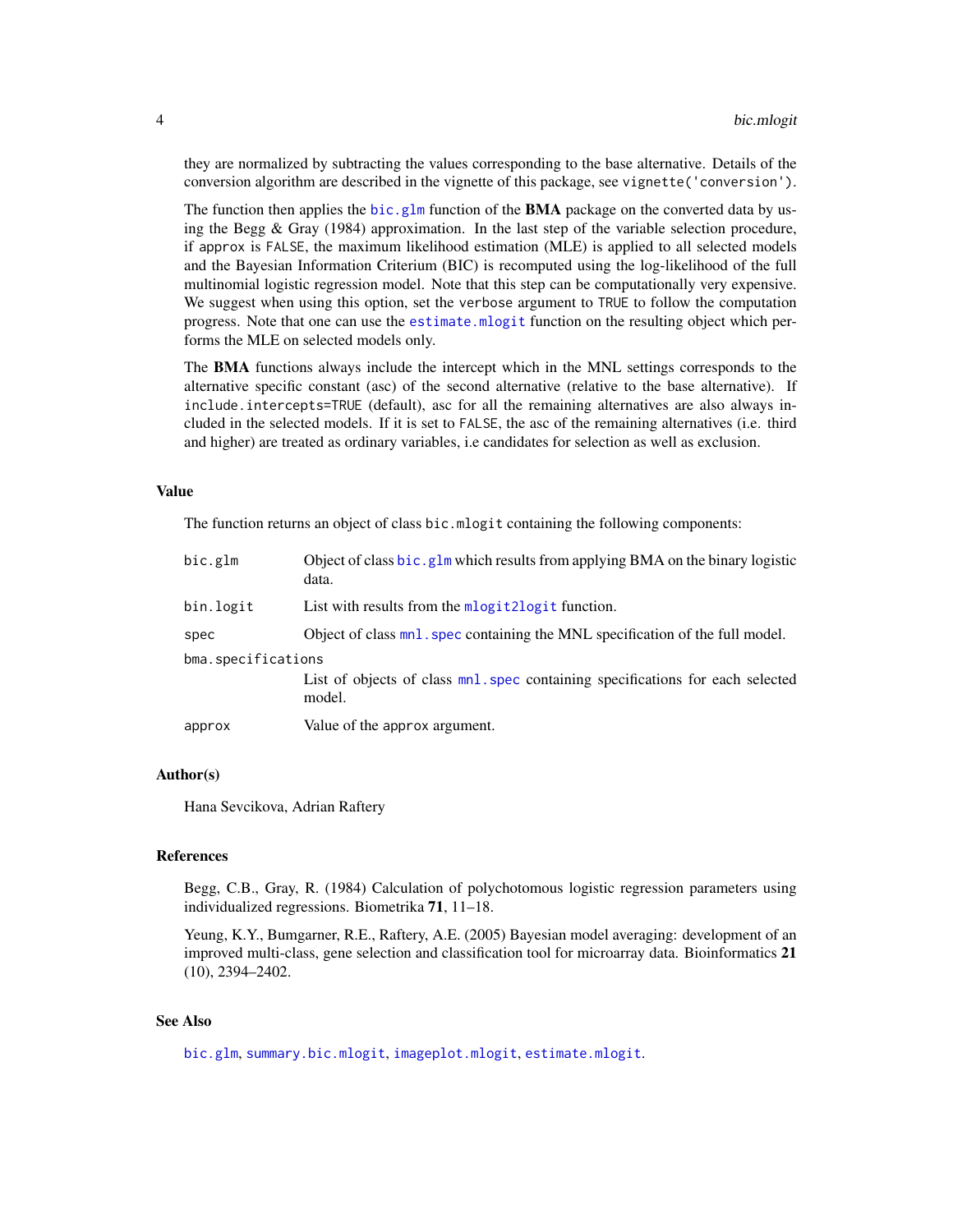#### <span id="page-4-0"></span>estimate.mlogit 5

#### Examples

```
data('heating')
res <- bic.mlogit(depvar ~ ic + oc + income + rooms, heating, choices=1:5,
                 varying=3:12, verbose=TRUE, approx=FALSE, sep='')
summary(res)
imageplot.mlogit(res)
plot(res)
# use approximate BMA and estimate the models afterwards
res <- bic.mlogit(depvar ~ ic + oc | income + rooms, heating, choices=1:5,
                  varying=3:12, verbose=TRUE, approx=TRUE, sep='')
summary(res)
estimate.mlogit(res, heating)
```
<span id="page-4-1"></span>estimate.mlogit *Multinomial Logit Estimation*

#### <span id="page-4-2"></span>Description

Maximum likelihood estimation of coefficients of one or more multinomial logit models.

#### Usage

```
## S3 method for class 'formula'
estimate.mlogit(f, data, method = "BHHH",
                 choices = NULL, base.choice = 1,
                 varying = NULL, sep = ".", ...)
## S3 method for class 'mnl.spec'
estimate.mlogit(object, data, method='BHHH', ...)
## S3 method for class 'bic.mlogit'
estimate.mlogit(object, ...)
## S3 method for class 'list'
estimate.mlogit(object, data, verbose=TRUE, ...)
```
#### Arguments

| f      | Formula as described in Details of mnl. spec.                                                                                                              |
|--------|------------------------------------------------------------------------------------------------------------------------------------------------------------|
| object | An object of class mnl, spec containing the model specification, or an object of<br>class bic.mlogit, or a list of objects of class mnl.spec.              |
| data   | Data frame containing the variables of the model.                                                                                                          |
| method | Estimation method passed to the maxLik function of the <b>maxLik</b> package. Avail-<br>able methods are "Newton-Raphson", "BFGS", "BHHH", "SANN" or "NM". |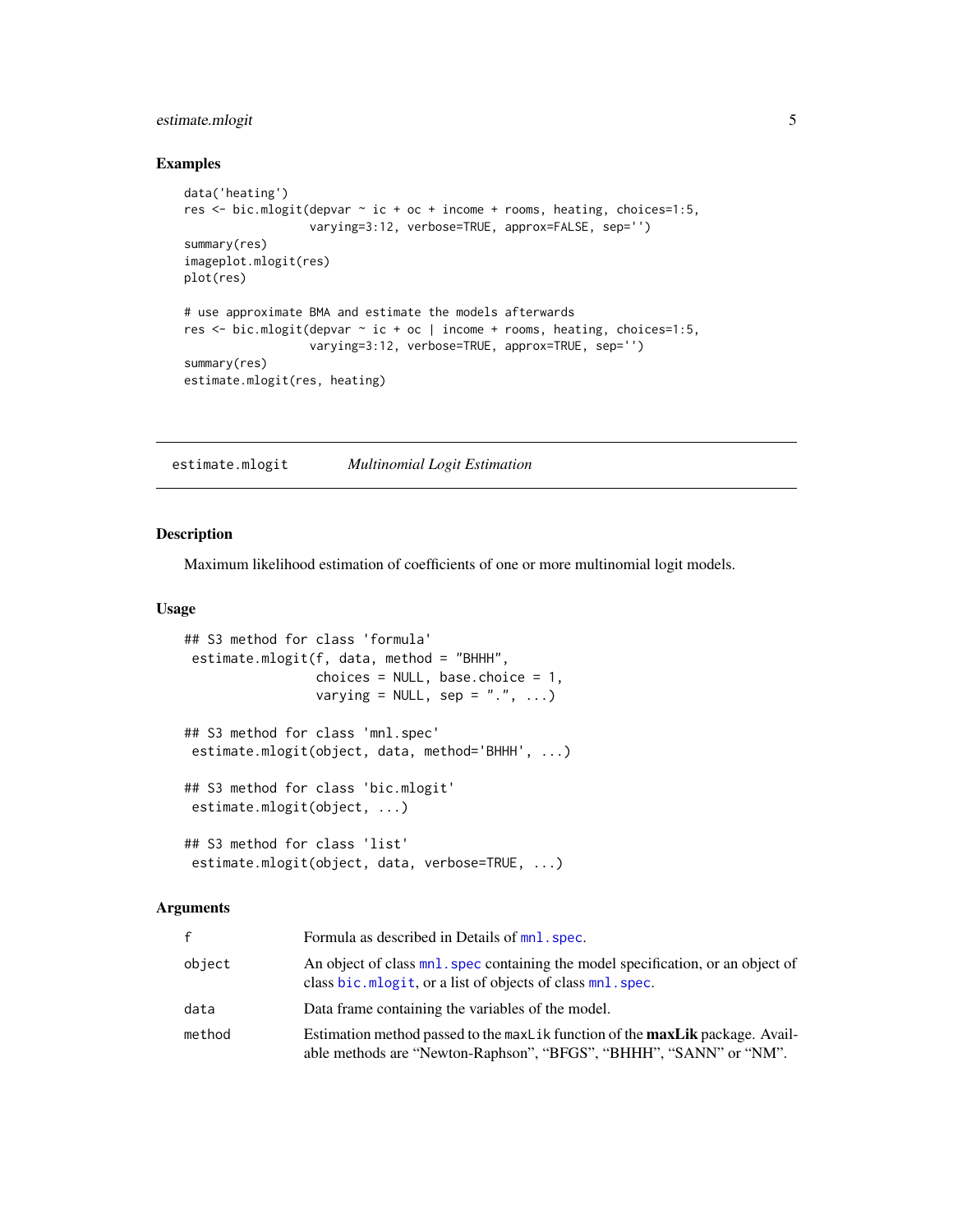<span id="page-5-0"></span>

| choices     | Vector of names of alternatives. If it is not given, it is determined from the          |  |
|-------------|-----------------------------------------------------------------------------------------|--|
|             | response column of the data frame. Values of this vector should match or be             |  |
|             | a subset of those in the response column. If it is a subset, data is reduced to         |  |
|             | contain only observations whose choice is contained in choices.                         |  |
| base.choice | Index of the base alternative within the vector choices.                                |  |
| varving     | Indices of variables within data that are alternative-specific.                         |  |
| sep         | Separator of variable name and alternative name in the 'varying' variables.             |  |
| verbose     | Logical switching log messages on and off.                                              |  |
| .           | Arguments passed to the underlying optimization routine in <b>optim</b> . Note that ar- |  |
|             | guments data and method can be also passed to estimate.mlogit.bic.mlogit                |  |
|             | and estimate.mlogit.list.                                                               |  |

#### Details

The data are expected to be in the 'wide' format (using the terminology of the [reshape](#page-0-0) function). There should be one record for each individual. Alternative-specific variables occupy single column per alternative. The given optimization routine is called for the multinomial data, starting from the coefficients being all zeros.

Function estimate.mlogit.bic.mlogit invokes as many estimations as there are models selected in the [bic.mlogit](#page-2-1) object. Function estimate.mlogit.list invokes an estimation for each specification included in the object argument.

#### Value

Functions estimate.mlogit.formula and estimate.mlogit.mnl.spec return an object of class mnl. Functions estimate.mlogit.bic.mlogit and estimate.mlogit.list return a list of such objects with each element corresponding to one specification. An object of class mnl contains the following components:

| coefficients  | The estimated coefficients.                                          |
|---------------|----------------------------------------------------------------------|
| logLik        | Maximum log-likelihood.                                              |
| logLik0       | Null log-likelihood.                                                 |
| aic           | Akaike Information Criterium.                                        |
| bic           | Bayesian Information Criterium.                                      |
| iter          | Number of iterations.                                                |
| hessian       | The Hessian at the maximum.                                          |
| gradient      | The last gradient value.                                             |
| fitted.values | The MNL probabilities computed with the estimated parameters.        |
| residuals     | Difference between observed values and fitted values.                |
| specification | The corresponding mnl. spec object.                                  |
| convergence   | Convergence statistics.                                              |
| method        | Estimation method.                                                   |
| time          | Time needed for the estimation.                                      |
| code          | Code returned by the $maxList$ function.                             |
| message       | Message describing the code.                                         |
| last.step     | List describing the last unsuccessful step if $code=3$ (see maxlik). |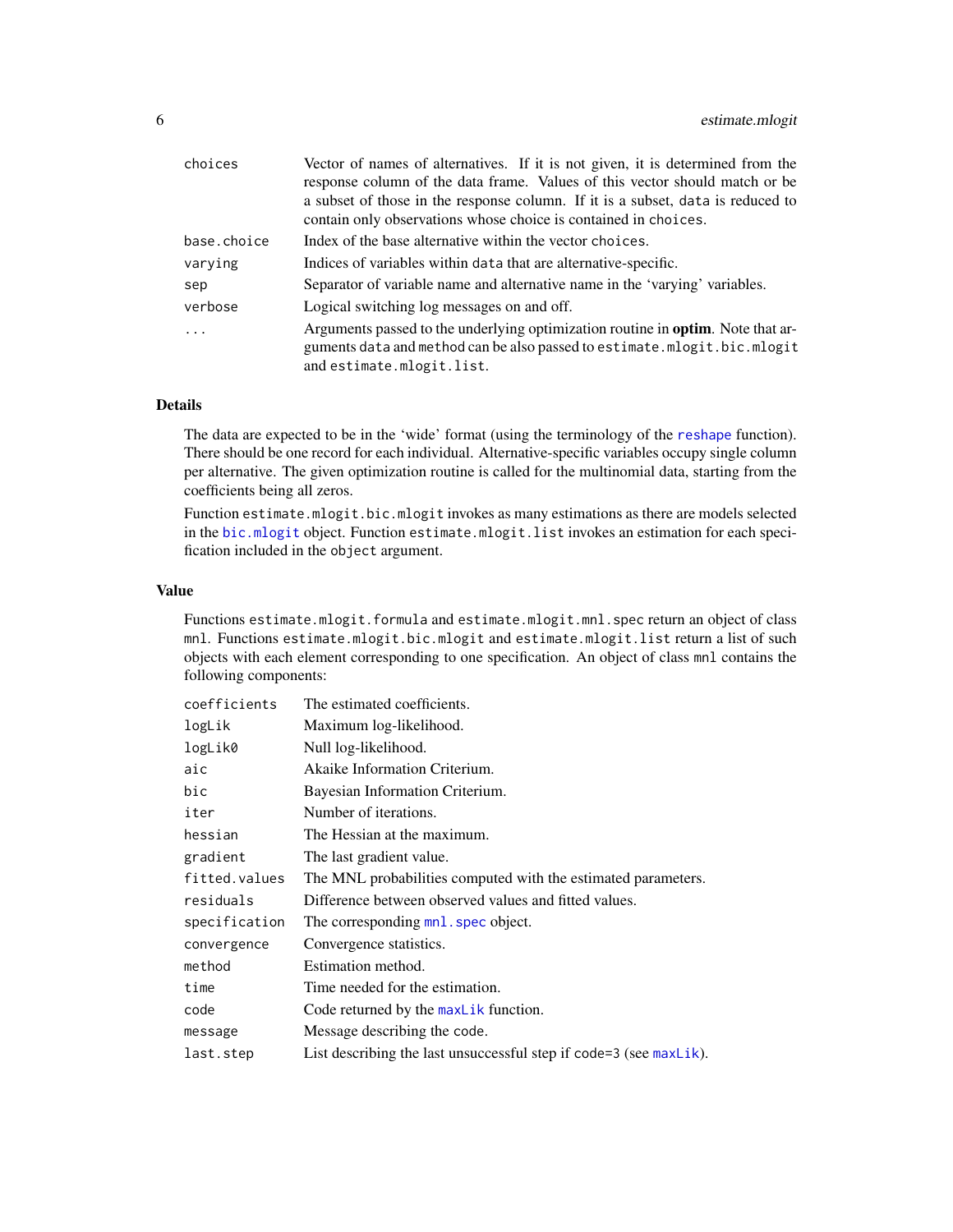#### <span id="page-6-0"></span>heating 7 and 2008, the state of the state of the state of the state of the state of the state of the state of the state of the state of the state of the state of the state of the state of the state of the state of the sta

#### Author(s)

Hana Sevcikova

#### References

Train, K.E. (2003) Discrete Choice Methods with Simulation. Cambridge University Press.

#### See Also

[summary.mnl](#page-12-1), [mnl.spec](#page-9-1), [reshape](#page-0-0), [maxLik](#page-0-0)

#### Examples

```
data(heating)
est <- estimate.mlogit(depvar ~ ic + oc, heating, choices=1:5,
                       varying=c(3:12, 20:24), sep='')
summary(est)
```
#### heating *Heating Dataset*

#### Description

Kenneth Trains dataset containing data on choice of heating system in California houses.

#### Usage

data(heating)

#### Format

A data frame with 900 observations on the following 19 variables.

idcase Observation number.

depvar Identifies the chosen alternative (1-5).

- ic1 Installation cost for a gas central system.
- ic2 Installation cost for a gas room system.
- ic3 Installation cost for a electric central system.
- ic4 Installation cost for a electric room system.
- ic5 Installation cost for a heat pump.
- oc1 Annual operating cost for a gas central system.
- oc2 Annual operating cost for a gas room system.
- oc3 Annual operating cost for a electric central system.
- oc4 Annual operating cost for a electric room system.
- oc5 Annual operating cost for a heat pump.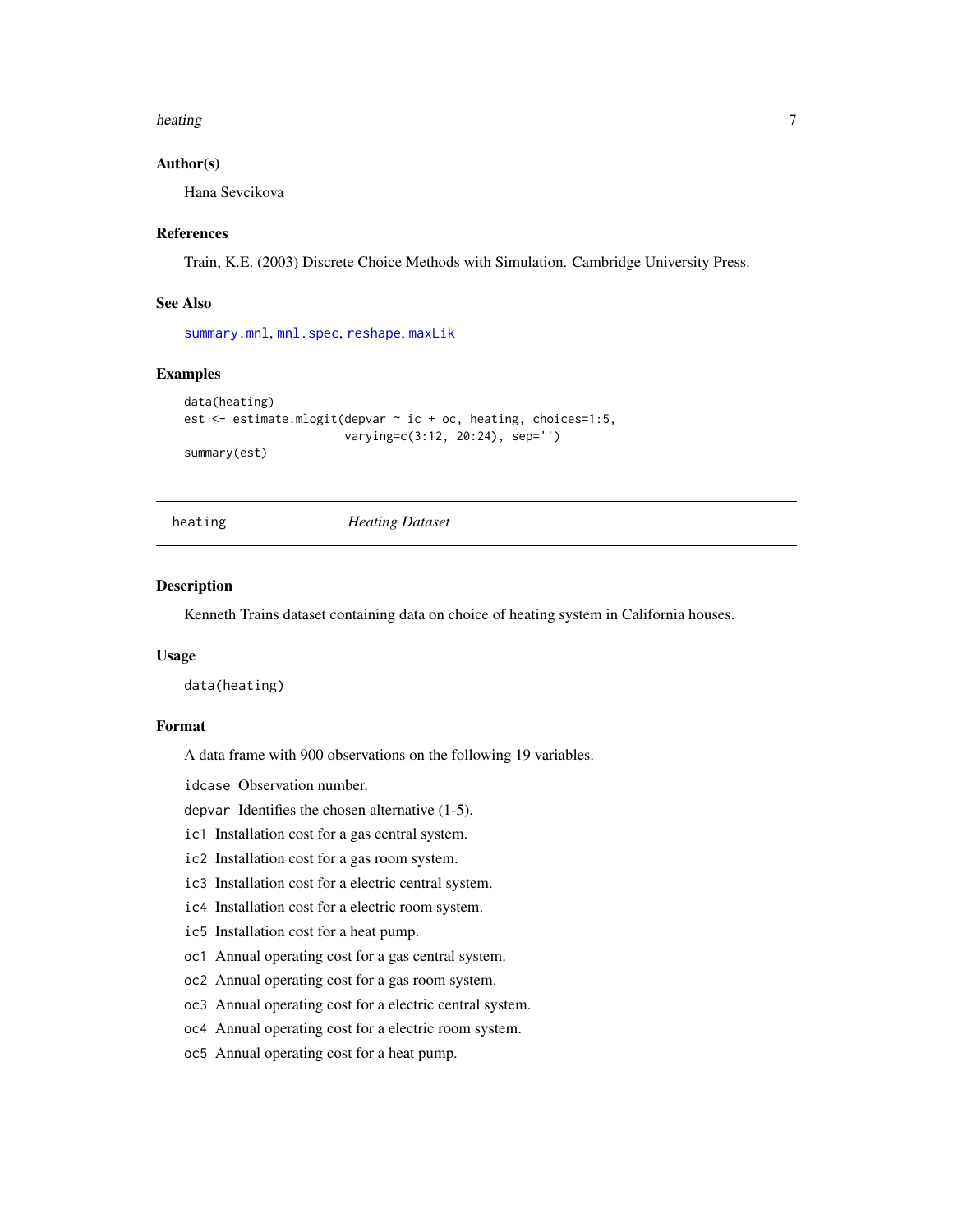#### 8 heating the state of the state of the state of the state of the state of the state of the state of the state of the state of the state of the state of the state of the state of the state of the state of the state of the

income Annual income of the household.

agehed Age of the household head.

rooms Number of rooms in the house.

- ncost1 Identifies whether the house is in the northern coastal region.
- scost1 Identifies whether the house is in the southern coastal region.
- mountn Identifies whether the house is in the mountain region.
- valley Identifies whether the house is in the central valley region.

#### Details

The observations consist of single-family houses in California that were newly built and had central air-conditioning. The choice is among heating systems. Five types of systems are considered to have been possible:

(1) gas central, (2) gas room, (3) electric central, (4) electric room, (5) heat pump.

For these data, the costs were calculated as the amount the system would cost if it were installed in the house, given the characteristics of the house (such as size), the price of gas and electricity in the house location, and the weather conditions in the area (which determine the necessary capacity of the system and the amount it will be run.) These cost are conditional on the house having central air-conditioning. (That is why the installation cost of gas central is lower than that for gas room: the central system can use the air-conditioning products that have been installed.)

#### Note

This help file was created using Kenneth Trains description of the dataset, see Source.

#### Source

http://elsa.berkeley.edu/~train/distant.html

#### References

Train, K.E. (2003) Discrete Choice Methods with Simulation. Cambridge University Press.

#### Examples

```
data(heating)
head(heating)
```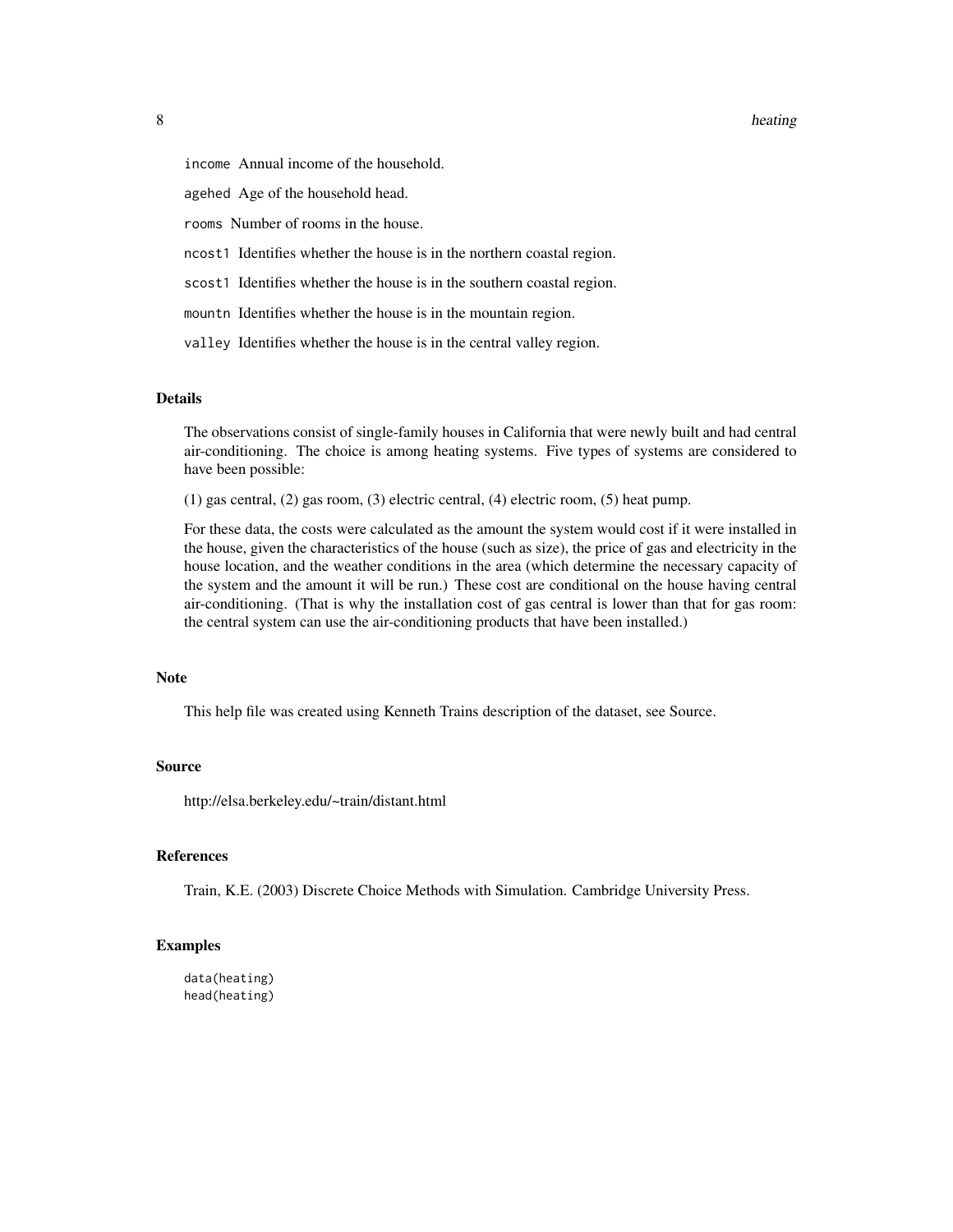<span id="page-8-1"></span><span id="page-8-0"></span>

#### Description

Converts multinomial logit data into a combination of several binary logit data sets, in order to analyze it via the Begg & Gray approximation using a binary logistic regression.

#### Usage

```
mlogit2logit(f, data, choices = NULL, base.choice = 1,
            varying = NULL, sep = ".")
```
#### Arguments

| $\mathbf{f}$ | Formula as described in Details of $mnl$ . spec.                                                                                                                                                                                                                                                                    |
|--------------|---------------------------------------------------------------------------------------------------------------------------------------------------------------------------------------------------------------------------------------------------------------------------------------------------------------------|
| data         | Data frame containing the variables of the model.                                                                                                                                                                                                                                                                   |
| choices      | Vector of names of alternatives. If it is not given, it is determined from the<br>response column of the data frame. Values of this vector should match or be<br>a subset of those in the response column. If it is a subset, data is reduced to<br>contain only observations whose choice is contained in choices. |
| base.choice  | Index of the base alternative within the vector choices.                                                                                                                                                                                                                                                            |
| varying      | Indices of variables within data that are alternative-specific.                                                                                                                                                                                                                                                     |
| sep          | Separator of variable name and alternative name in the 'varying' variables.                                                                                                                                                                                                                                         |

#### Details

Details of the conversion algorithm are described in the vignette of this package, see vignette('conversion').

#### Value

List with components:

| data    | Converted data set.                                                                                                                                                                                                                                                                                                                                                                                                                                                      |
|---------|--------------------------------------------------------------------------------------------------------------------------------------------------------------------------------------------------------------------------------------------------------------------------------------------------------------------------------------------------------------------------------------------------------------------------------------------------------------------------|
| formula | Formula to be used with the converted data set.                                                                                                                                                                                                                                                                                                                                                                                                                          |
| nobs    | Number of observations in the original data set.                                                                                                                                                                                                                                                                                                                                                                                                                         |
| z.index | Index of all $Z$ columns within data (see vignette for details), i.e. columns that<br>correspond to alternative specific constants.                                                                                                                                                                                                                                                                                                                                      |
| z.names | Names of the $Z$ columns.                                                                                                                                                                                                                                                                                                                                                                                                                                                |
| zcols   | List in which each element corresponds to any of the data columns that involve<br>Z, which is either Z itself or an interaction between a variable and Z, (see vi-<br>gnette). The value of such element is a vector with the components 'name':<br>either Z itself, or name of the corresponding X or U variable with which Z in-<br>teracts; 'choice': which alternative it belongs to; 'intercept': logical determining<br>if it is an alternative specific constant. |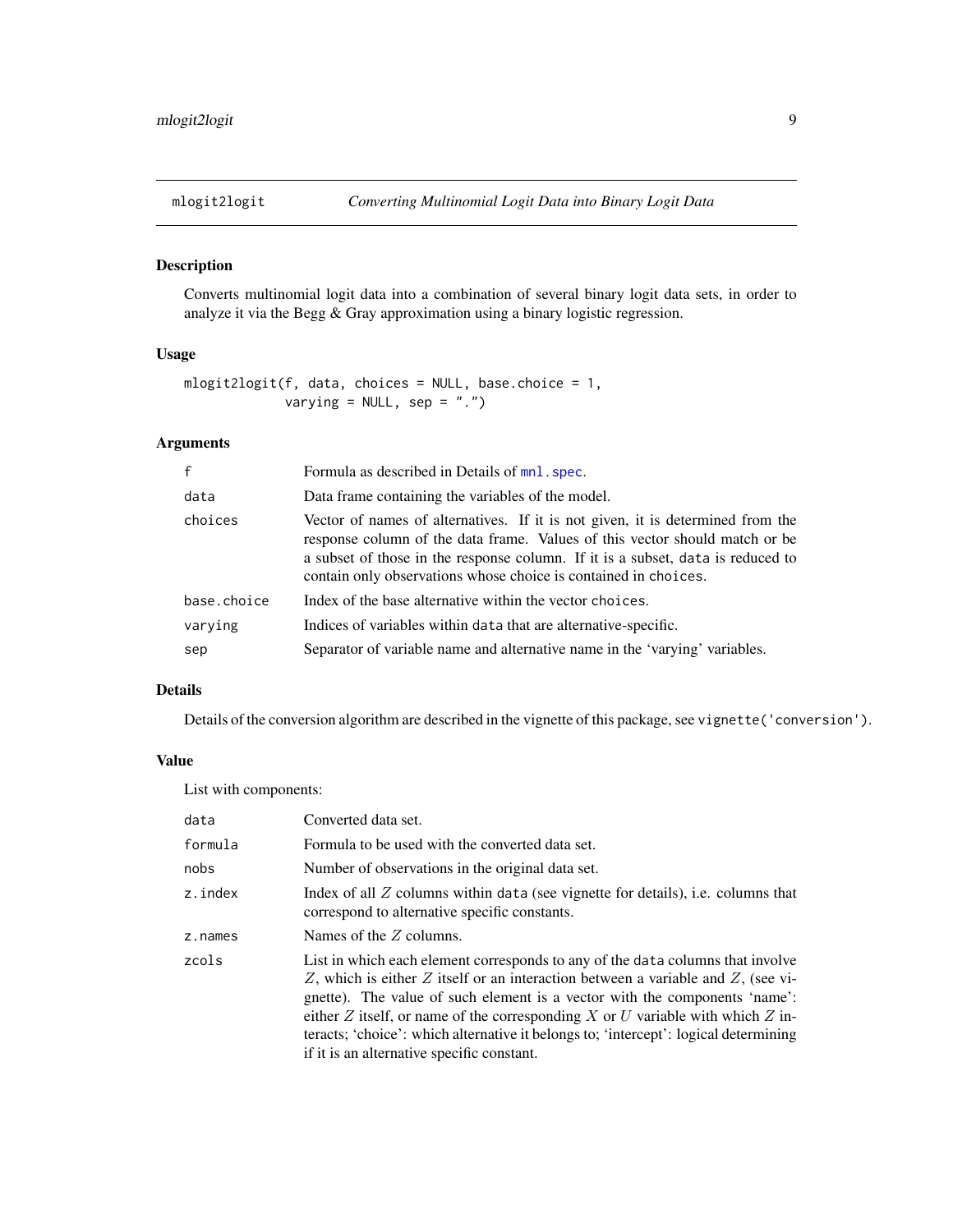<span id="page-9-0"></span>

| choices               | Vector of names of the alternatives.                                              |
|-----------------------|-----------------------------------------------------------------------------------|
| choice.main.intercept |                                                                                   |
|                       | Index of alternative within choices that corresponds to the main intercept of the |
|                       | binary logistic model.                                                            |

#### Note

This function is called from within the [bic.mlogit](#page-2-1) and thus usually will not need to be called explicitly.

#### Author(s)

Hana Sevcikova

#### References

Begg, C.B., Gray, R. (1984) Calculation of polychotomous logistic regression parameters using individualized regressions. Biometrika 71, 11–18.

Yeung, K.Y., Bumgarner, R.E., Raftery, A.E. (2005) Bayesian model averaging: development of an improved multi-class, gene selection and classification tool for microarray data. Bioinformatics 21 (10), 2394–2402.

#### See Also

[mnl.spec](#page-9-1)

#### Examples

```
data(heating)
bin.data <- mlogit2logit(depvar ~ ic + oc, heating, choices=1:5,
                         varying=3:12, sep='')
bin.glm <- glm(bin.data$formula, 'binomial', data=bin.data$data)
summary(bin.glm)
```
<span id="page-9-1"></span>mnl.spec *Specification Object of a Multinomial Logit Model*

#### Description

Using a formula and data, create a specification object of a multinomial logit model.

#### Usage

```
mnl.spec(f, data, choices = NULL, base.choice = 1,
         varying = NULL, sep = ".")
```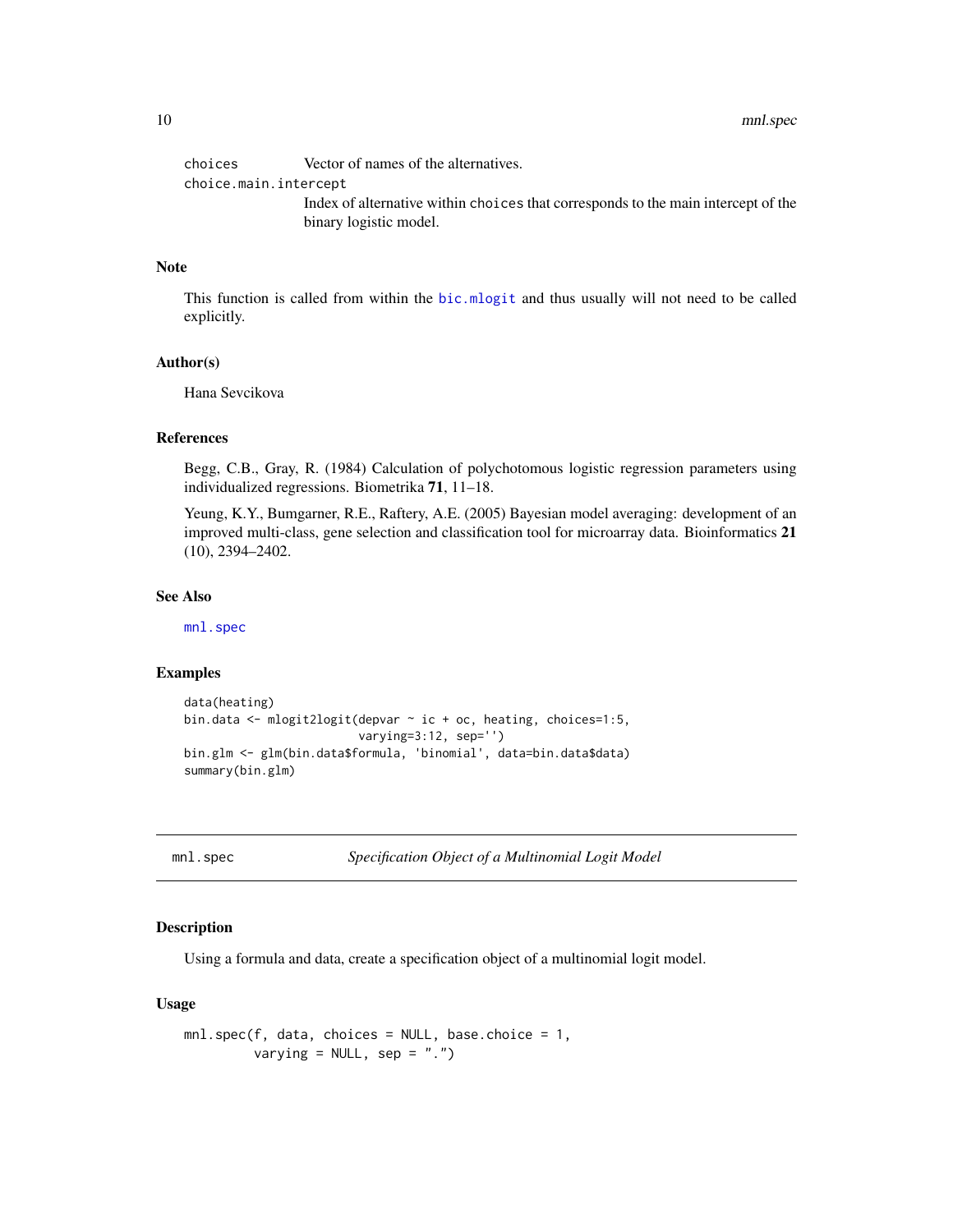#### <span id="page-10-0"></span>mnl.spec 11

#### Arguments

| f           | Formula (see Details below).                                                                                                                                                                                                                                        |
|-------------|---------------------------------------------------------------------------------------------------------------------------------------------------------------------------------------------------------------------------------------------------------------------|
| data        | Data frame containing the variables in the model. It should be in the 'wide'<br>format (using the terminology of the reshape function), i.e. there is one record<br>for each individual and alternative-specific variables occupy single column per<br>alternative. |
| choices     | Vector of names of alternatives. If it is not given, it is determined from the<br>response column of the data frame. Values of this vector should match or be a<br>subset of those in the response column.                                                          |
| base.choice | Index of the base alternative within the vector choices.                                                                                                                                                                                                            |
| varying     | Indices of variables within data that are alternative-specific.                                                                                                                                                                                                     |
| sep         | Separator of variable name and alternative name in the 'varying' variables.                                                                                                                                                                                         |

#### Details

The formula f is of the form response  $\sim x1 + x2$  | y1 + y2. Coefficients for variables in the first part of the formula (i.e. before 'l'), here x1 and x2, are forced to be the same for all alternatives. Variables in the second part of the formula (i.e. after 'l'), here y1 and y2, have different coefficients for different alternatives. Either part of the formula can be omitted. Alternative specific constants (asc) are included automatically. To exclude asc, use -1 in the first part. The equation of the base alternative is always set to 0.

#### Value

An object of class mnl. spec containing the following elements:

| response       | Name of the response variable.                                                                                                                |
|----------------|-----------------------------------------------------------------------------------------------------------------------------------------------|
| choices        | Vector of alternatives.                                                                                                                       |
| base.choice    | Index of the base alternative within choices.                                                                                                 |
| variable.used  | Matrix of size number of choices x number of variables. Each value is logical<br>determining if the variable is used in that choice equation. |
| same.coefs     | Logical vector of size number of variables. It determines if that variable has the<br>same coefficient for all alternatives.                  |
| full.var.names | Matrix of the same shape as variable. used. It contains names of variables in<br>its alternative-specific form.                               |
| varying.names  | Vector of variable names specified by the varying vector that are used in the<br>specification.                                               |
| intercepts     | Logical vector of size number of choices determining in which equation asc is<br>used.                                                        |
| sep            | Separator of variable name and alternative name in the 'varying' variables.                                                                   |
| frequency      | Table of frequencies for each choice in the choices vector computed from the<br>data.                                                         |

#### Author(s)

Hana Sevcikova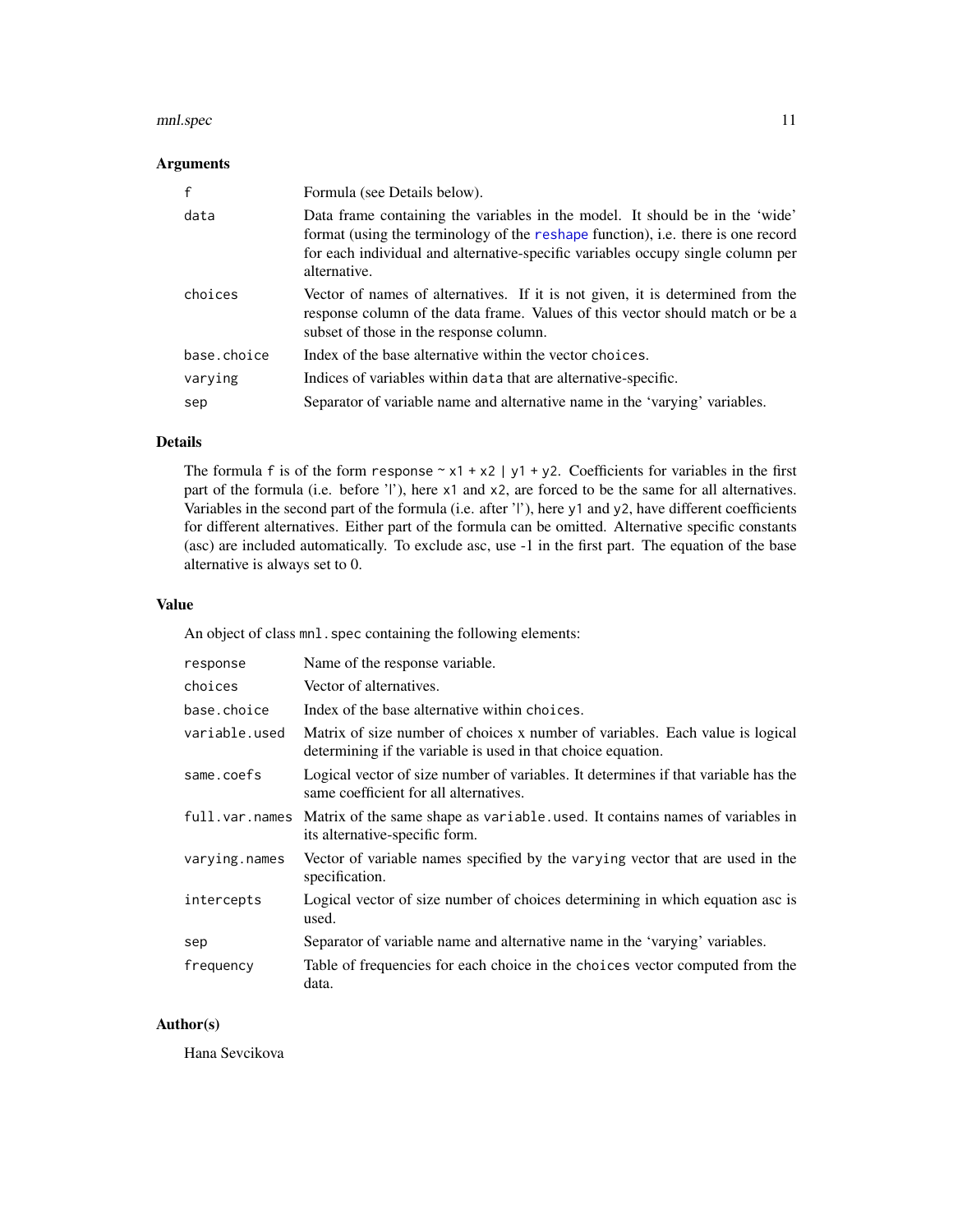#### <span id="page-11-0"></span>See Also

[summary.mnl.spec](#page-12-2)

#### Examples

```
data(heating)
spec \le mnl.spec(depvar \sim ic + oc + income, heating, varying=3:12, sep='')
summary(spec)
spec <- mnl.spec(depvar ~ oc-1 | ic, heating, varying=3:12, sep='')
summary(spec)
```
<span id="page-11-1"></span>summary.bic.mlogit *Summary and Plotting Functions*

#### <span id="page-11-2"></span>Description

Summarizes and plots results of the [bic.mlogit](#page-2-1) function.

#### Usage

```
## S3 method for class 'bic.mlogit'
summary(object, ...)
## S3 method for class 'bic.mlogit'
plot(x, \ldots)
```
imageplot.mlogit (x , ...)

#### **Arguments**

| object, x               | Object of class bic.mlogit.                   |
|-------------------------|-----------------------------------------------|
| $\cdot$ $\cdot$ $\cdot$ | Arguments passed to the underlying functions. |

#### Details

summary prints a summary of object, using the **BMA** function [summary.bic.glm](#page-0-0). It also prints a summary of the model specification, using [summary.mnl.spec](#page-12-2).

plot produces a plot of the posterior distribution of the coefficients produced by model averaging. It uses the BMA function [plot.bic.glm](#page-0-0).

imageplot.mlogit creates an image of the selected models, using the BMA function [imageplot.bma](#page-0-0).

#### Author(s)

Hana Sevcikova

#### See Also

[bic.mlogit](#page-2-1)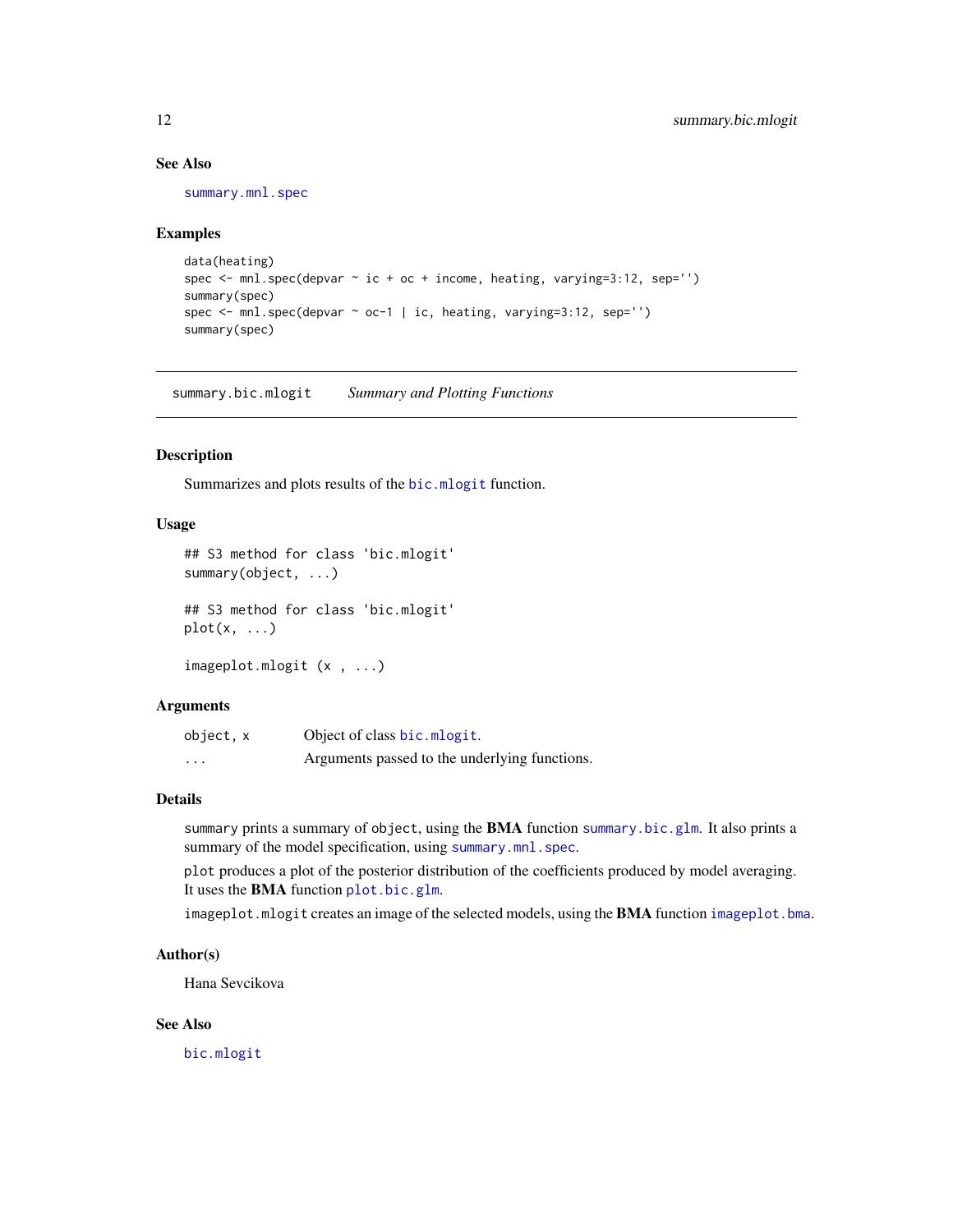#### <span id="page-12-0"></span>summary.mnl 13

#### Examples

# See example in bic.mlogit

<span id="page-12-1"></span>summary.mnl *Summary for Results of a Multinomial Logit Estimation*

#### Description

Gives a summary for an object of class [mnl](#page-4-2) which contains results of a multinomial logit estimation.

#### Usage

```
## S3 method for class 'mnl'
summary(object, ...)
```
#### Arguments

| object                  | Object of class mnl |
|-------------------------|---------------------|
| $\cdot$ $\cdot$ $\cdot$ | Not used.           |

#### Author(s)

Hana Sevcikova

<span id="page-12-2"></span>summary.mnl.spec *Summary for a Specification Object*

#### Description

Prints summary for a specification object of a multinomial logit model.

#### Usage

## S3 method for class 'mnl.spec' summary(object, ...)

#### Arguments

| object   | Object of class mnl. spec. |
|----------|----------------------------|
| $\cdots$ | Not used.                  |

#### Author(s)

Hana Sevcikova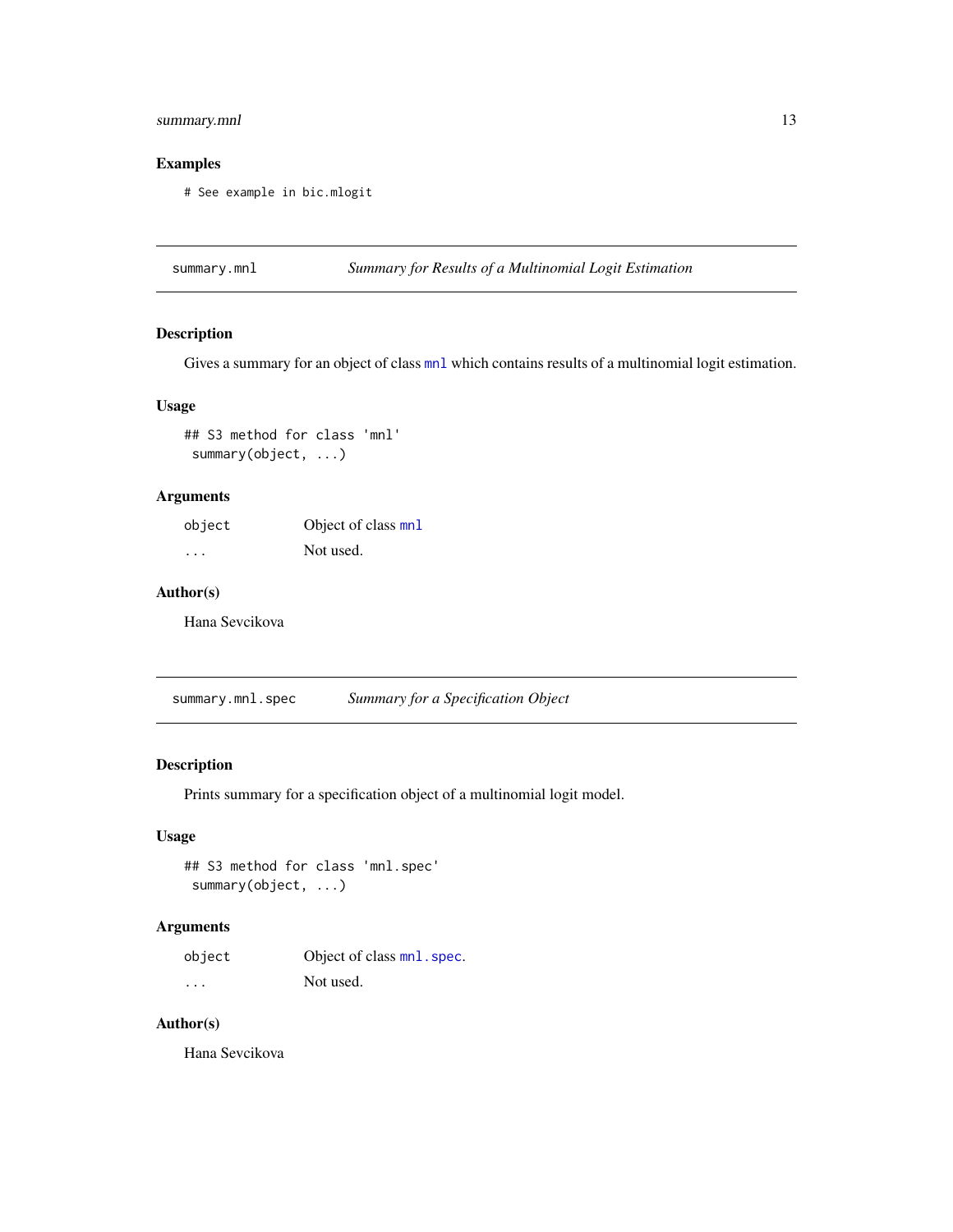### See Also

[mnl.spec](#page-9-1)

### Examples

```
data(heating)
spec <- mnl.spec(depvar ~ ic | oc, heating, varying=3:12, sep='')
summary(spec)
```
<span id="page-13-0"></span>